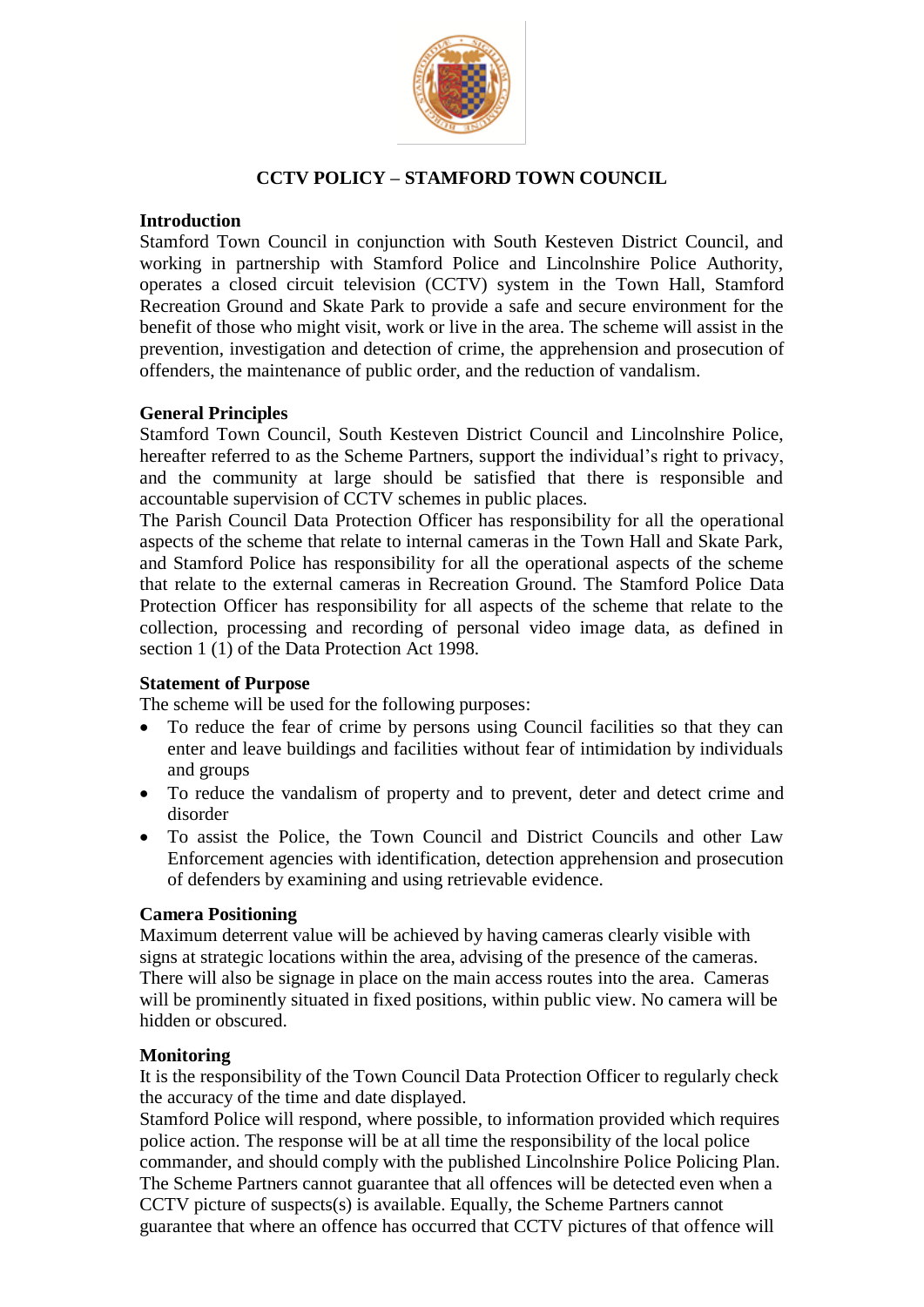

be available. Consequently, the Scheme Partners are unable to accept liability for any loss, damage or injury that occurs within the areas that are monitored.

The CCTV system will not be used to obtain recorded evidence for minor offences unless accompanied by a more serious offence, or unless it is of a nature which causes public danger or nuisance. This does not preclude the use of the system in connection with the Town and District Councils' core business and statutory duties. The use of the CCTV system to obtain recorded evidence in relation to other non-serious offences will be guided by Police and other public interest considerations.

Except where used for training or demonstration there shall be no public viewing of the monitors. Except for wide angle or long distance shots, views into residential premises, and other "private" areas will be excluded from the field of vision, unless a serious crime is being committed or there is reason to believe that a serious crime is being committed. Individuals who have concerns over any potential intrusion of their privacy may request a review of camera operations by writing to the Town Council in the first instance.

#### **Recorded Material**

Recorded digital material will be retained for 28 days, then the material will be deleted. All captions inserted onto camera images, such as camera location, time and date will be kept accurate.

There will be no public access to recorded material, unless granted in exceptional circumstances by Stamford Police and Town Council Data Protection Officer. Any such authorised access will be strictly controlled and supervised at all times, according to the Data Protection principles.

An individual member of the public of the public may apply to view a recording made of their own image by writing to the Town Council Data Protection Officer. Information will be provided outlining the information that the individual will need to provide to enable the images to be located and identified, and an Access Request Form (Appendix One) should be completed. A fee will be charged to cover costs for searching and copying discs, which must be paid prior to viewing.

Viewing of the copied recordings will take place in a separate and restricted room to ensure confidentiality. Only the individual requesting access and a designated member of staff will be present. If the applicant is under the age of 18, then a parent or guardian may also be present.

In criminal cases, access to recorded material must adhere fully to the Police and Criminal Evidence Act 1984 and associated Codes of Practice.

Recorded material will on occasions be used for training or demonstration purposes, subject to the limitation set out under "Monitoring" above.

Where the recorded material relates to a criminal offence, and publication via the media including television is desirable to identify witnesses or suspects, this will require the authority of the Assistant Police Commissioner as per the Association of Chief Police Officers Media Policy. **It is essential that digital recordings do not pass into public circulation**.

There will be no release of CCTV material or prints to the media, where in the opinion of Stamford Police and Stamford Town Council, considerations of commercial gain or entertainment appear to outweigh those of public service.